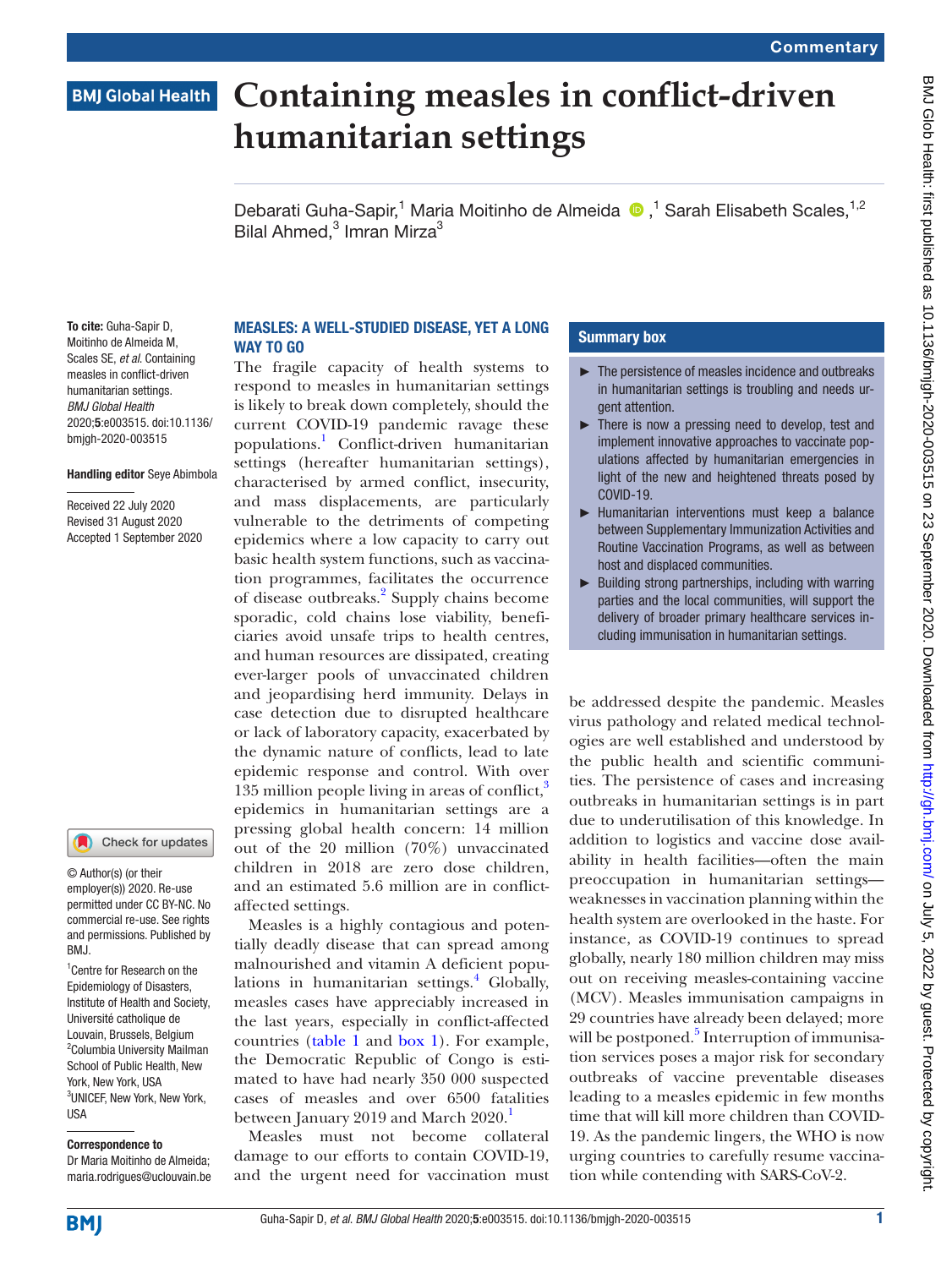**Country** 

years as an immediate preventive response to build-up immunity after sharp declines in vaccination coverage and/or as a response to nascent outbreaks in humanitarian settings.<sup>8</sup> As observed recently in Yemen, a series of targeted SIAs enhanced by Periodic Intensification affected by conflicts, 2014–2018 (source: WHO) 2014 2015 2016 2017 2018 **MCV**  $(%)$ Cases (n) **MCV** (%) Cases (n) **MCV**  $(%)$ **Cases** (n) **MCV** (%) Cases (n) **MCV** (%) Afghanistan 492 60 1154 63 638 64 1511 64 2012 64 Bangladesh 289 94 240 97 972 97 4001 97 2263 97 Central African Republic 210 49 150 49 367 49 801 49 224 49 Democratic Republic of the Congo 33 711 77 5020 79 5092 77 45 107 80 69 693 80 Iraq 1317 68 1433 71 37 80 41 85 489 83 Pakistan 1370 71 386 75 2703 75 9175 76 33 007 76 Somalia 10 229 46 7497 46 26 46 23 039 46 9126 46 South Sudan 441 55 878 53 898 51 487 51 263 51 Syrian Arab Republic **594 54** 54 45 53 66 62 737 67 329 63 Yemen 815 67 468 67 143 70 433 65 10 640 64

<span id="page-1-0"></span>Table 1 Number of measles cases and measles-containing vaccine first-dose (MCV1) coverage (%) in top 10 countries

Cases (n)

We find that fixing holes in health systems in these contexts may be equally important as lapses in vaccine coverage or availability and, indeed, may have more sustainable and lasting effects. We identify four parameters that could enhance health system resilience and optimise the effectiveness of measles prevention and control in humanitarian settings.

## SUPPLEMENTARY IMMUNIZATION ACTIVITIES: A DOUBLE-EDGED SWORD

To eliminate measles in developing countries, the WHO recommends >95% coverage of two MCV doses, with first and second doses administered at 9 and between 15 and 18 months of age, respectively. $6$  Measles can be accompanied by diarrhoea and pneumonia which also contribute to childhood mortality in humanitarian settings. $67$  Therefore, WHO/UNICEF prioritise Supplementary Immunization Activities (SIA) for measles by expanding the target age group from 6 months to 14

## Box 1 Measles cases and measles-containing vaccine first-dose (MCV1) coverage in countries experiencing humanitarian crises

- <span id="page-1-1"></span>► Of the 10 countries in [table 1](#page-1-0), only one —Bangladesh—reports MCV1 coverage commensurate with the WHO threshold of 90% coverage.
- ► The high number of measles cases reported from 2014 to 2018 underscores the importance of redoubling immunisation programming. Further, countries experiencing conflict and protracted humanitarian crises have mass displacement and high birth rates, raising concerns about unvaccinated birth cohorts giving rise to even higher case counts.
- ► Countries with exceptionally low coverage such as the Central African Republic, Somalia and South Sudan garner particular concern and different strategies.
- Dedicated efforts to increase coverage are necessary to prevent vast increases in measles burden.

of Routine Immunization activities have prevented a precipitous decline in vaccination coverage, especially in high-risk areas.<sup>9</sup> Despite advantages, SIAs often become a substitute rather than a complement to routine immunisation—the stolid approach that must be foundational for measles elimination. The labour-intensive nature of SIAs and their capacity to monopolise resources can lead to lapses in routine vaccination, following the completion of the campaign. $\frac{10}{10}$  In addition, as vaccine efficacy drops for children vaccinated at <9 months due to possible interference with maternal antibodies, $\frac{11}{11}$  children vaccinated before their optimal age still require two routine  $\cos^{46}$  presenting a serious challenge among transient populations. In addition, a shorter time interval between MCV1 and MCV2 could substantially reduce attrition<sup>6</sup>: we urgently need further research into the long-term protective effects of administering MCV2 as early as 28 days after MCV1 (the minimum interval between two live vaccines), rather than the prescribed 15–18 months of age. Moreover, efforts should be made to evaluate and minimise the impact of SIAs on routine health services, including vaccination programmes.

## VACCINATION COVERAGE: ARE WE MEASURING RIGHT?

Reliable MCV coverage measures in the target population need accurate denominators—a central preoccupation in epidemiology; a challenge in humanitarian settings. $12$ 

A common source of routine vaccine coverage is population-based sample surveys, which frequently prove difficult, politically controversial and bias prone in humanitarian settings. They are vulnerable to incorrect sampling frames, and government authorities often inflate official population estimates to avoid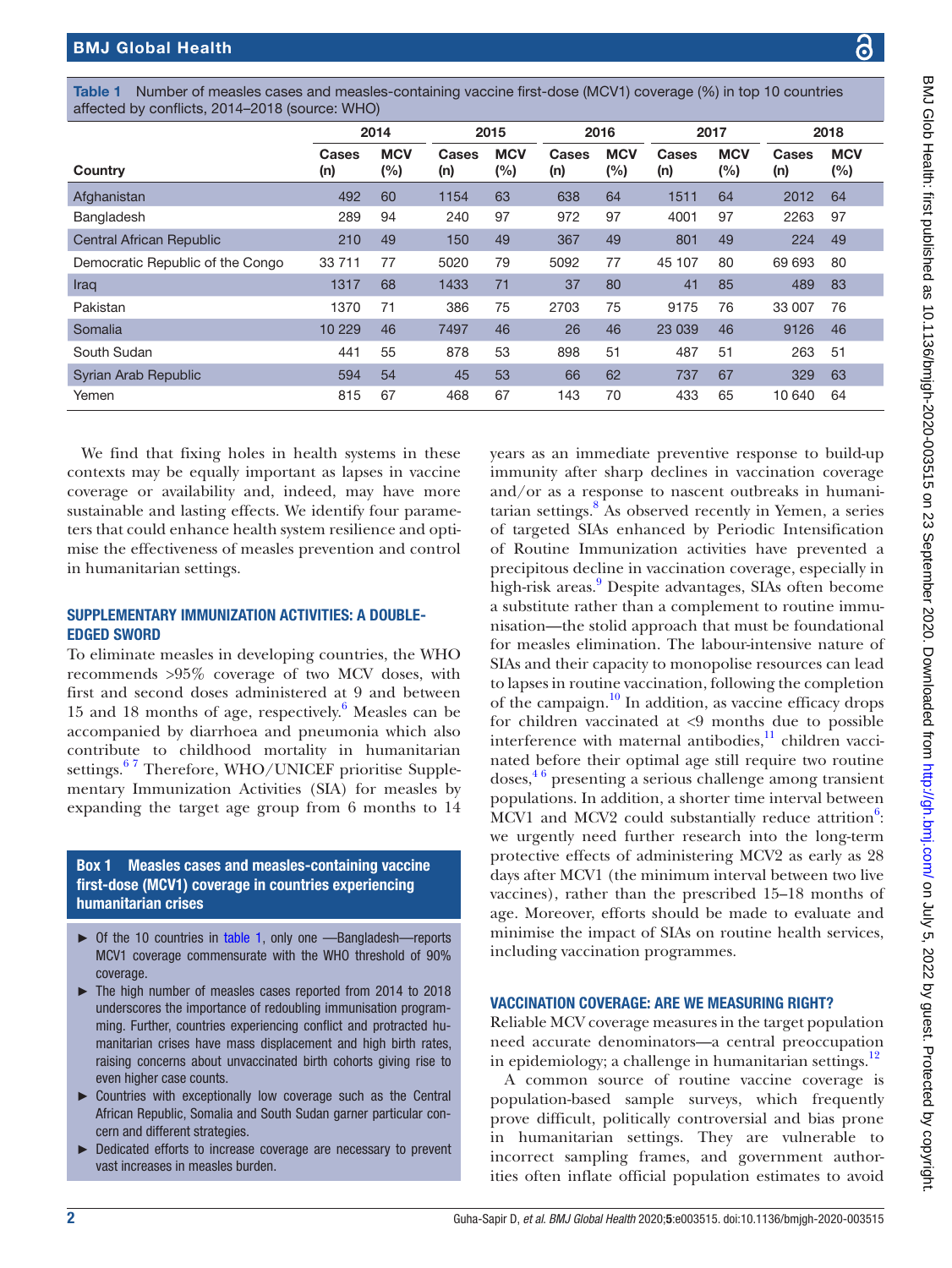acknowledging population loss, or they purposefully exclude certain groups, for example, by ethnicity or religion. Surveys may also exclude communities sympathetic to opposition forces or where the state may have been responsible for many deaths.

Evidence from the field also suggests that families are often unable to present vaccination cards since they may have limited concern for safeguarding them through times of distress and frequent moves. For cards to be a reliable measure of coverage, surveys must be conducted very shortly after a campaign, as longer intervals may substantially reduce a population's ability to produce vaccination cards.[13](#page-3-11) Given these constraints, the number of vaccine doses delivered is a common proxy measure of vaccination coverage in humanitarian settings. However, this is far from satisfactory and can actually be misleading. Using these data can give a false sense of the actual coverage levels and may explain the increasing numbers of repeated measles outbreaks around the world despite high coverage estimates. Immunosurveys would be the best option to measure a population's level of immune protection, but such measures are admittedly impractical in humanitarian settings. Instead, we must explore innovative methods to better estimate true levels of vaccine coverage.

Humanitarian agencies commonly undertake thousands of small-scale health surveys in humanitarian settings and have good potential to collect such data. Increasingly, these data are made public for widespread usage. Satellite data producers already provide accurate and up to date population estimates in precisely defined zones to serve as denominators and could be further engaged.<sup>[14](#page-3-12)</sup> However, challenges to track sudden, large population movements following conflict remain and, even if denominators and sampling frames are improved, surveys are still limited by access and lack of proof of vaccination. Long-term, flexible funding mechanisms must be established to effectively advance research and overcome these methodological challenges. However, flexibility must neither compromise the maintenance of high ethical standards nor should it compromise the strengthening of local research capacities in the short term, for example, through remote learning. $15$ 

### DISPLACED VERSUS HOST COMMUNITIES: A BALANCING ACT

In 2019, almost 71 million people were displaced in the world. Of these, more than 60% were internally displaced.<sup>[16](#page-3-14)</sup> Typically, these displaced eke out a living among equally impoverished host communities whose health needs are often as great and remain unaddressed. Leaving local communities aside is an indisputably dangerous oversight, especially for vaccination coverage. Usually, immunity profiles of neither the host nor the displaced groups are known as serosurveys cannot realistically be undertaken. Both tend to be equally impoverished and, in some occasions, the hosts may receive fewer health services than the camped refugee communities.

The reality is that despite differing international civil status (refugees and residents) the risk of outbreaks is deeply interconnected and hence must be examined together. These considerations highlight the morality of inequitable aid for equally needy communities, although tensions between host and displaced communities are increasingly recognised by operators on the front line. The current COVID-19 pandemic and associated impact on healthcare services may further heighten such tensions. In 2017, over a million Rohingya refugees moved into Chittagong, one of the poorest states of Bangladesh, inhabited by about 300 000 people in small villages. By December 2018, Bangladesh authorities and humanitarian actors increased vaccination coverage in the Rohingya refugee camps up to  $89\%$ , <sup>17</sup> possibly higher than in the host population. By this time, not only did tensions heighten between the refugees (the 'haves') and the host populations (the 'have-nots') but measles cases have been observed in both population groups, creating an epidemic powder keg for this highly transmissible disease[.18](#page-4-0)

The realisation of universal healthcare for migrants and refugees requires evidence-based, inclusive policies that balance the costs and benefits of 'health for all' in a public health and development perspective.<sup>[19](#page-4-1)</sup>

At present, there is a need for new governance structures and new global compact for healthcare in conflict settings, that are beyond the present capacities of global agencies. Lancet Commission recommendations articulate the crucial role of law in achieving global health with justice, through legal instruments, legal capacities and institutional reforms, as well as a firm commitment to the rule of law. $20$ 

### NON-STATE ACTORS FOR BETTER VACCINATION COVERAGE: GOVERNMENTS ARE NOT THE ONLY PARTNERS

Reducing the threat of measles in conflicts requires negotiated access to target communities. This process involves all parties, including the unpopular military and nonstate warring groups. Evidence from 16 conflict-affected countries suggest that many national governments fail to meet basic health needs, including essential immunisation of conflict-affected populations who reside within their own borders. $21$  Governments are either unwilling to provide health services for refugees or withhold provisions due to conflict with sections of their own populations, challenging health service access to all children. In many regions, non-state warring actors (opposition militias, de facto government, or armed civil groups) control large territories and either block any services from reaching them or provide healthcare to the population in their jurisdiction. Most state supported service providers in humanitarian settings are increasingly recognising the indispensable role these partners play on the ground. This was the case of vaccination campaigns in Nigeria and Somalia, where effective cooperation with warring parties allowed health teams to cross green lines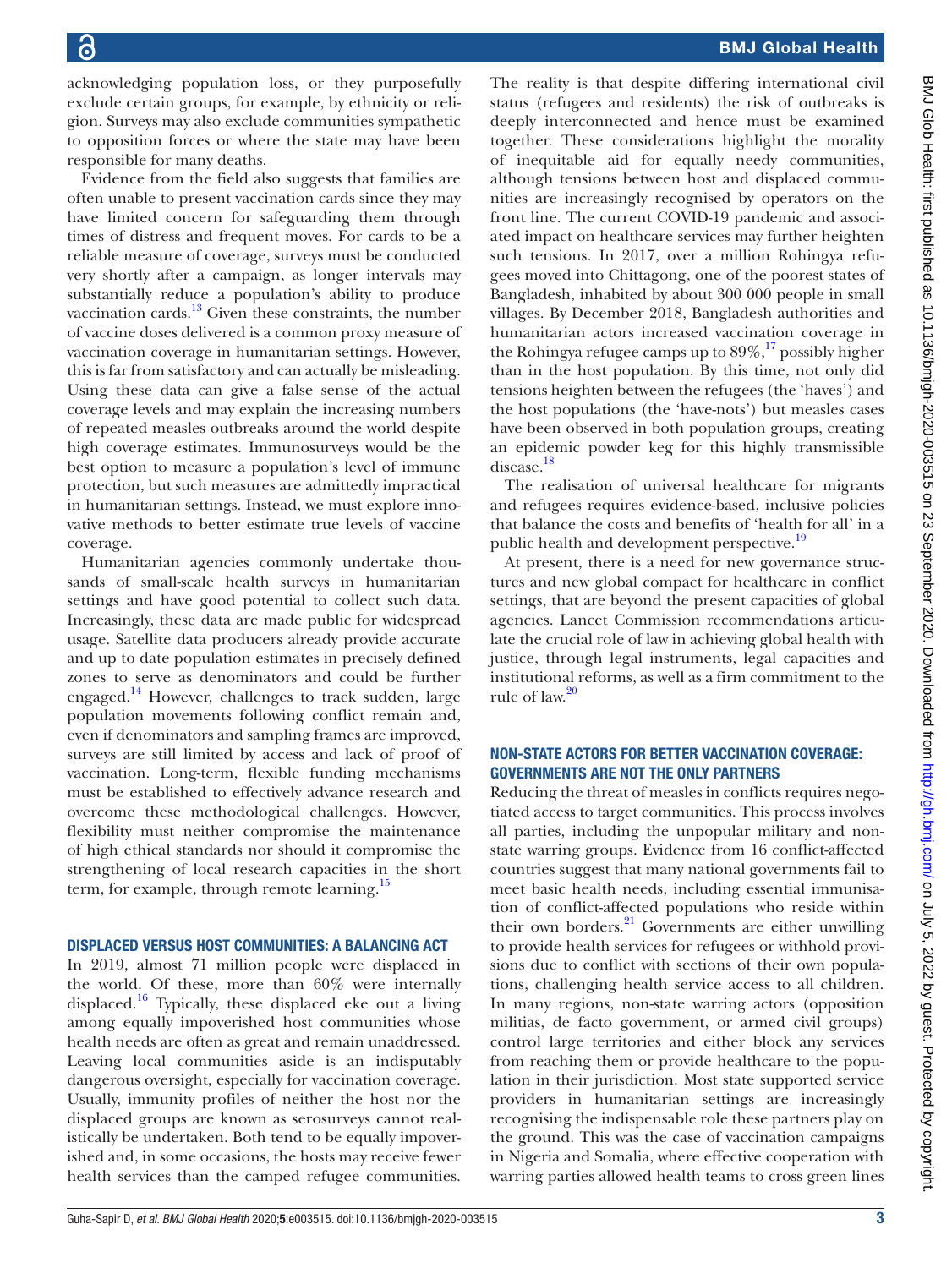## BMJ Global Health

and vaccinate children against polio. $22$  Whether or not the humanitarian actors providing health services are in agreement with players such as private companies, rebel groups, religious associations, they should consult them, as far as practicable, in planning vaccination campaigns. Nevertheless, relying on third parties to vaccinate children must be a temporary solution and only when the state is too fragile to keep up with its own responsibilities.

After having negotiated with 'warring parties', the next link is local workers who will take this forward. The humanitarian community should prioritise projects with sound exit strategies that contribute to building state capacity. Active conflict unquestionably creates extremely challenging work conditions for health professionals travelling from outside the region. One approach to circumvent this challenge would be to systematically engage and train village-level health workers to provide essential services, including vaccination, to their communities. This is a solution that can be put into place rapidly because training packages for such a workforce are available and readily deployable at short notice. $23\frac{24}{1}$  Promising long-term, strategic concepts like 'Health as a Bridge for Peace', previously promoted by WHO and since relegated to the bottom drawer, should be revived as an effective tool for ensuring sustained vaccination coverage and essential services in humanitarian settings.

### FINAL CONSIDERATIONS

Immunisation outcomes in humanitarian settings are suboptimal despite technological solutions such as effective vaccines, as the size and transiency of the population are serious pushbacks. The current pandemic has further endangered vaccination campaigns, increasing concerns of re-emergence of measles globally and underscoring the importance of not losing sight of the collateral dangers of vaccine-preventable diseases in the age of COVID-19.

It is essential to build strong partnerships, including with the local communities, that can support the delivery of primary healthcare services including immunisation in humanitarian settings. This will require negotiating access with warring factions to enable integrated delivery of essential services amidst insecurity, addressing mistrust and rumours through risk communication, and engaging with communities. Building health and research capacity at local levels can elucidate long-standing uncertainties regarding immunity profiles, vaccination coverage and vaccine efficacy. Finally, funding policies must systematically address local inequalities with host populations as well as exit strategies in humanitarian interventions.

Global health policies and interventions have not kept up with the profound changes in humanitarian settings during past decades. We, the humanitarian community, have a collective responsibility to anticipate new challenges, understand the increasingly complex environment in which we work, and adapt our policies, guidelines and interventions accordingly.

Twitter Maria Moitinho de Almeida [@maria\\_moitinho](https://twitter.com/maria_moitinho)

BMJ Glob Health: first published as 10.1136/bmjgh-2020-003515 on 23 September 2020. Downloaded from http://gh.bmj.com/ on July 5, 2022 by guest. Protected by copyrigh BMJ Glob Health: first published as 10.1136/bmjgh-2020-003515 on 23 September 2020. Downloaded from <http://gh.bmj.com/> 9n July 5, 2022 by guest. Protected by copyright.

Contributors DG-S conceptualised the paper. MMdA and SES collected information. All authors analysed the data. DG-S and MMdA drafted the manuscript. SES, BA and IM critically reviewed the manuscript. All authors approve the final version of the manuscript.

Funding The authors have not declared a specific grant for this research from any funding agency in the public, commercial or not-for-profit sectors.

Competing interests None declared.

Patient and public involvement Patients and/or the public were not involved in the design, or conduct, or reporting, or dissemination plans of this research.

Patient consent for publication Not required.

Provenance and peer review Not commissioned; externally peer reviewed.

Data availability statement There are no data in this work.

Open access This is an open access article distributed in accordance with the Creative Commons Attribution Non Commercial (CC BY-NC 4.0) license, which permits others to distribute, remix, adapt, build upon this work non-commercially, and license their derivative works on different terms, provided the original work is properly cited, appropriate credit is given, any changes made indicated, and the use is non-commercial. See: [http://creativecommons.org/licenses/by-nc/4.0/.](http://creativecommons.org/licenses/by-nc/4.0/)

### ORCID iD

Maria Moitinho de Almeida <http://orcid.org/0000-0002-0668-8833>

### **REFERENCES**

- <span id="page-3-0"></span>1 Roberts L. Why measles deaths are surging — and coronavirus could make it worse, 2020. Available: [https://www.nature.com/](https://www.nature.com/articles/d41586-020-01011-6) [articles/d41586-020-01011-6](https://www.nature.com/articles/d41586-020-01011-6)
- <span id="page-3-1"></span>2 Minetti A, Bopp C, Fermon F, *et al*. Measles outbreak response immunization is context-specific: insight from the recent experience of Médecins sans Frontières. *[PLoS Med](http://dx.doi.org/10.1371/journal.pmed.1001544)* 2013;10:e1001544.
- <span id="page-3-2"></span>3 United Nations Office for the Coordination of Humanitarian Affair. *Global humanitarian overview 2018*, 2017.
- <span id="page-3-3"></span>4 Grais RF, Strebel P, Mala P, *et al*. Measles vaccination in humanitarian emergencies: a review of recent practice. *[Confl Health](http://dx.doi.org/10.1186/1752-1505-5-21)* 2011;5:21.
- <span id="page-3-4"></span>5 The Measles & Rubella Initiative. More than 117 million children at risk of missing out on measles vaccine, as COVID-19 surges. Available: [https://www.who.int/immunization/diseases/measles/](https://www.who.int/immunization/diseases/measles/statement_missing_measles_vaccines_covid-19/en/) [statement\\_missing\\_measles\\_vaccines\\_covid-19/en/](https://www.who.int/immunization/diseases/measles/statement_missing_measles_vaccines_covid-19/en/) [Accessed 14 Apr 2020].
- <span id="page-3-5"></span>6 World Health Organization. Measles vaccines: WHO position paper – April 2017. *[Wkly Epidemiol Rec](http://www.ncbi.nlm.nih.gov/pubmed/http://www.ncbi.nlm.nih.gov/pubmed/28459148)* 2017;92:205–28.
- 7 Strebel PM, Papania MJ, Fiebelkorn AP, *et al*. Measles vaccine. *Vaccines* 2012;6:352–87.
- <span id="page-3-6"></span>The United Nations Children's Fund / World Health Organization. Joint statement on reducing measles mortality in emergencies, 2004. Available: [https://www.unicef.org/publications/files/WHO\\_UNICEF\\_](https://www.unicef.org/publications/files/WHO_UNICEF_Measles_Emergencies.pdf) [Measles\\_Emergencies.pdf](https://www.unicef.org/publications/files/WHO_UNICEF_Measles_Emergencies.pdf)
- <span id="page-3-7"></span>Sadr-Azodi N, DeRoeck D, Senouci K. Breaking the inertia in coverage: Mainstreaming under-utilized immunization strategies in the middle East and North Africa region. *[Vaccine](http://dx.doi.org/10.1016/j.vaccine.2018.05.088)* 2018;36:4425–32.
- <span id="page-3-8"></span>10 Chakrabarti A, Grépin KA, Helleringer S. The impact of supplementary immunization activities on routine vaccination coverage: an instrumental variable analysis in five low-income countries. *[PLoS One](http://dx.doi.org/10.1371/journal.pone.0212049)* 2019;14:e0212049.
- <span id="page-3-9"></span>11 Niewiesk S. Maternal antibodies: clinical significance, mechanism of interference with immune responses, and possible vaccination strategies. *[Front Immunol](http://dx.doi.org/10.3389/fimmu.2014.00446)* 2014;5:446.
- <span id="page-3-10"></span>12 Checchi F, Gayer M, Grais R. *Public health in crisis-affected populations. A practical guide for decision-makers*, 2007.
- <span id="page-3-11"></span>13 Franke MF, Ternier R, Jerome JG, *et al*. Long-term effectiveness of one and two doses of a killed, bivalent, whole-cell oral cholera vaccine in Haiti: an extended case-control study. *[Lancet Glob Health](http://dx.doi.org/10.1016/S2214-109X(18)30284-5)* 2018;6:e1028–35.
- <span id="page-3-12"></span>14 Bharti N, Djibo A, Tatem AJ, *et al*. Measuring populations to improve vaccination coverage. *[Sci Rep](http://dx.doi.org/10.1038/srep34541)* 2016;5:34541.
- <span id="page-3-13"></span>15 Woodward A, Sheahan K, Martineau T, *et al*. Health systems research in fragile and conflict affected states: a qualitative study of associated challenges. *[Health Res Policy Syst](http://dx.doi.org/10.1186/s12961-017-0204-x)* 2017;15:44.
- <span id="page-3-14"></span>16 UNHCR. Figures at a glance. statistical yearbooks, 2019. Available: <https://www.unhcr.org/en-us/figures-at-a-glance.html>[Accessed 19 Jun 2019].
- <span id="page-3-15"></span>17 Hossain A, Ahmed S, Shahjalal M, *et al*. Health risks of Rohingya children in Bangladesh: 2 years on. *[Lancet](http://dx.doi.org/10.1016/S0140-6736(19)31395-9)* 2019;394:1413–4.